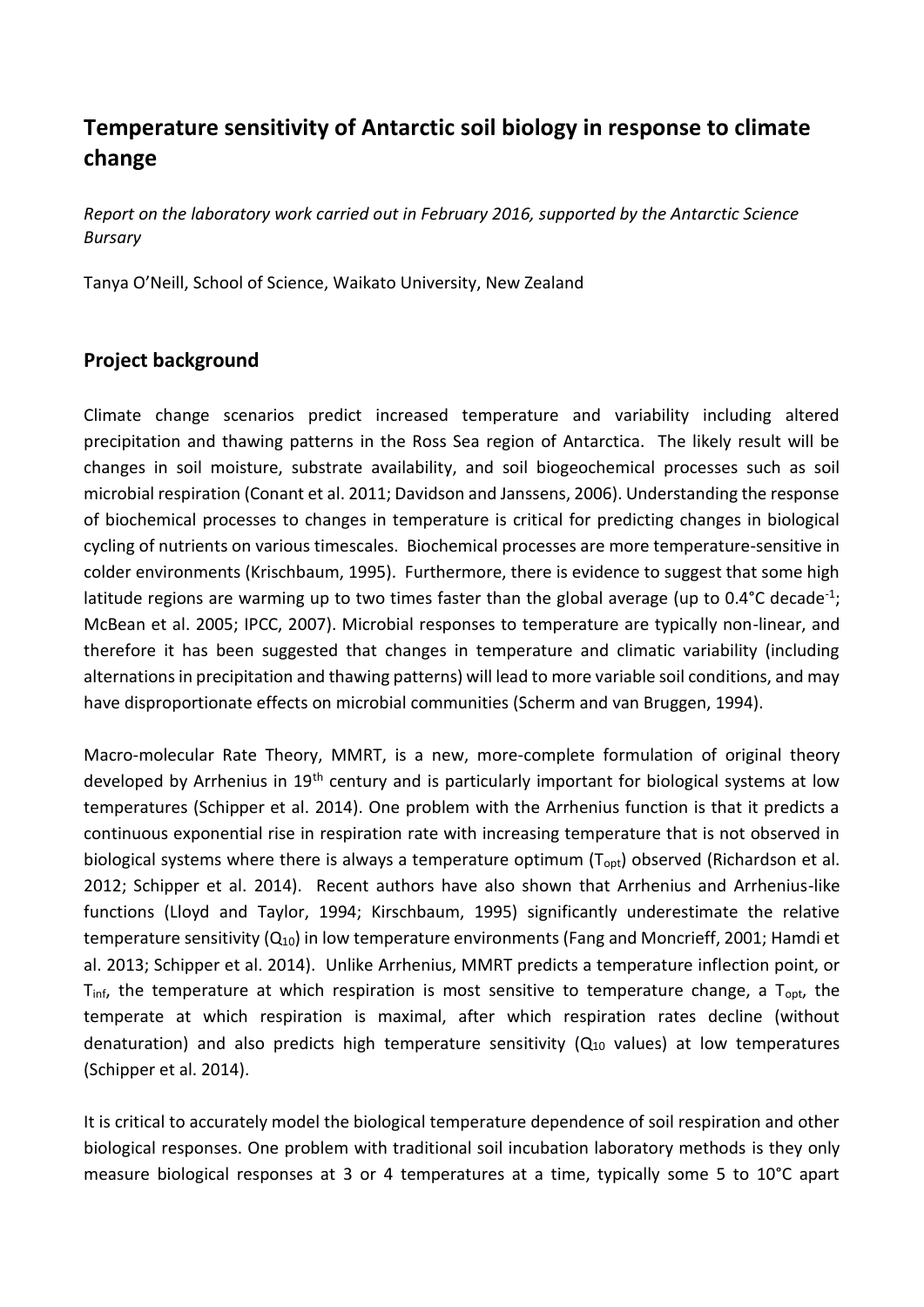(Robinson, 2016; Robinson et al. 2017). This means that the data is sparse and almost any model of temperature response can be fitted without any real ability to separate different models. In addition, soils are often incubated at set temperatures for quite long periods of time (days to months) over which respiration rates are measured. During this time, available carbon stocks in soil can be consumed leading to declines in respiration during the incubation (Kirschbaum, 2006). When analysing the temperature response curves derived from these longer term incubations it is difficult to differentiate between temperature and carbon availability effects on respiration (Kirschbaum, 2006). Furthermore, microbes can have rapid turnover and response times (Placella et al. 2012) and it is unclear how much adaptation occurs during longer term incubation experiments and whether this adaptation alters temperature response curves (Bradford, 2013).

In response to these uncertainties and limitations, our laboratory developed a new method that allows us to rapidly measure respiration at about 1 °C increments along a temperature gradient block (Robinson et al. in press). This technique has been tested on temperate New Zealand soils and our preliminary incubation studies demonstrate clear T<sub>inf</sub> and T<sub>opt</sub> well described by MMRT (Robinson, 2016; Robinson et al. 2017) (Figure 1).



Figure 1: CO<sub>2</sub> respiration data from Horotiu Silt Loam, Waikato region, New Zealand, fit to Lloyd and Taylor (Arrheniusderived function) (blue) and MMRT (green) functions. Note MMRT clearly fits the temperature optimum and lower temperatures observed over previous models.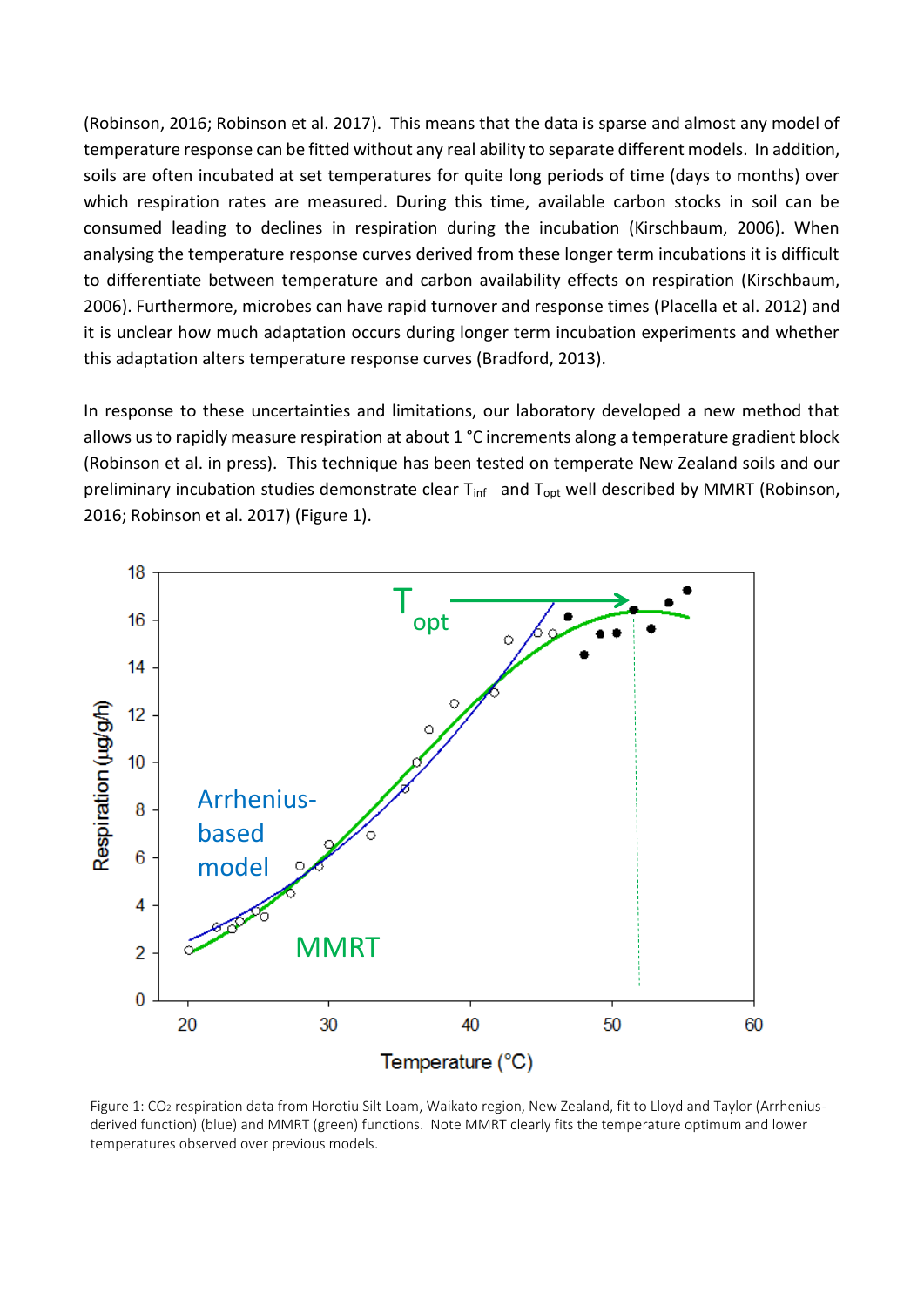The Antarctic Science Bursary grant allowed an extension of this research to a high latitude Antarctic soil ecosystem. The temperature sensitivity of soil microbial respiration was investigated at seven sites across a transect of penguin-influenced soils at Cape Adare (Figure 2). The transect included ultra-eutrophic (nutrient rich/moisture abundant) sites (active penguin colony), abandoned penguin colony sites, and ultra-oligotrophic (nutrient poor/moisture limited) sites never influenced by penguins. The high concentrations of organic matter and nutrients common to penguin-influenced soils are thought to stimulate biology and associated biochemical fluxes compared to surrounding uninfluenced nutrient poor soils (Wall and Virginia, 1999; Ball et al. 2015). The rate of CO<sub>2</sub> evolution during laboratory incubation experiments was used as an index for microbial activity. This research was the first test of MMRT on soils of extremely cold environments and we hypothesized that MMRT will better predict the temperature sensitivity of respiration than existing models and could alter estimates of C cycling in the high latitudes during a warming climate.



Figure 2: Transect of penguin influenced soils, showing colony "C" and ridge "R" sites, Cape Adare, Northern Victoria-Land, Antarctica (Map courtesy of Mafalda Baptista).

## **Location and methods**

Cape Adare, northern Victoria-Land, comprises one of the largest Adélie penguin colonies in Antarctica, an estimated 250,000 breeding pairs. It is thought that penguins have been active at Cape Adare for over 2000 years (Emslie et al. 2014). Much of the foreland area of Ridley Beach is occupied by nesting Adélie penguins and penguin guano binds to the underlying gravels together (Harrowfield, 2006). Consequently vast deposits of penguin guano form ornithogenic soils. Ridley Beach backs onto a protalus rampart and behind this are steep cliffs of basaltic flows and tuffs, rising to approximately 350 m (Harrowfield, 1992). Soils in the area range from Lithic Anhyorthels on the ridge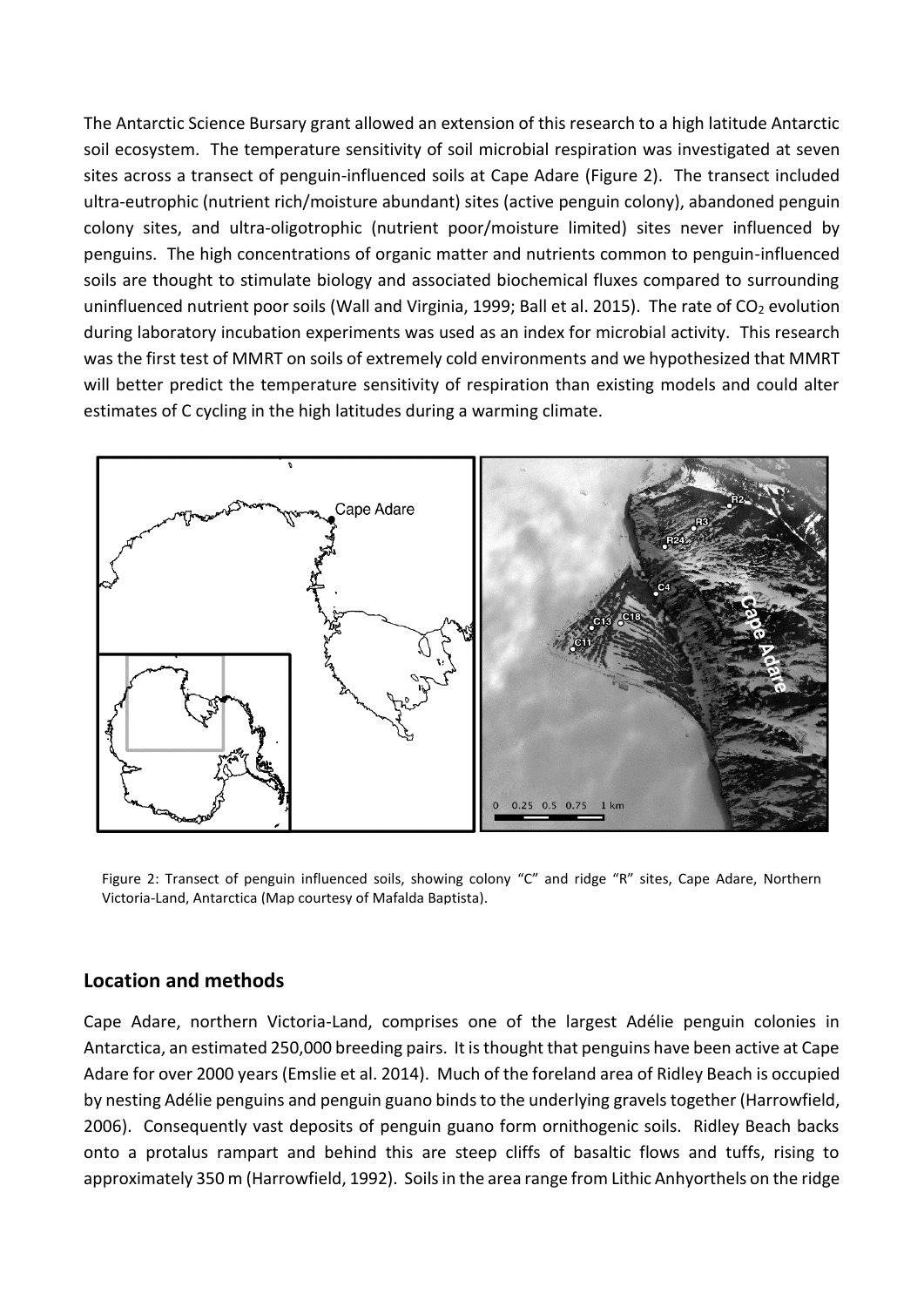sites to Ornithogenic Typic Haplorthels and Ornithogenic Typic Aquorthels on the mound and intermound sites respectively.

### *Transect sites and chemical analyses*

To test the temperature sensitivity of sites of different penguin activity seven sites along an 2 km transect were sampled during the summer of 2015 (Figure 2). Sites C13 and C18 were high activity sites within the active nesting areas. C11 and C4 were medium to low activity sites, areas of obvious penguin traffic, but not active nest sites. Sites R24, R3, and R2 were located on the unoccupied ridge where there is no evidence of past penguin activity (Figure 2). Soil was aseptically collected from each site, frozen at -20 °C, and transported back to New Zealand for processing. Soil water content, soil pH, electrical conductivity, Total N and Total C contents were determined on each sample.

#### *Respiration incubations*

The temperature-gradient block, an aluminium block (1400 mm long x 130 mm wide x 190 mm high) heated at one end and cooled with recycled anti-freeze through a chilled water bath at the other end (Figure 3), was used to incubate samples between a temperate gradient of -2 °C to +30 °C. Seven



Figure 3: Temperature gradient block used for the incubation of soil samples; aluminium block attached to a refrigerated water bath (containing antifreeze) and an electric element at the other end of the block to create a temperature gradient within the metal. The sides of the aluminium block are wrapped in 2 cm thick polystyrene sheets to increase the efficiency of the temperature control. (a) sealed and crimped Hungate tubes in place. (b) soil in Hungate tube.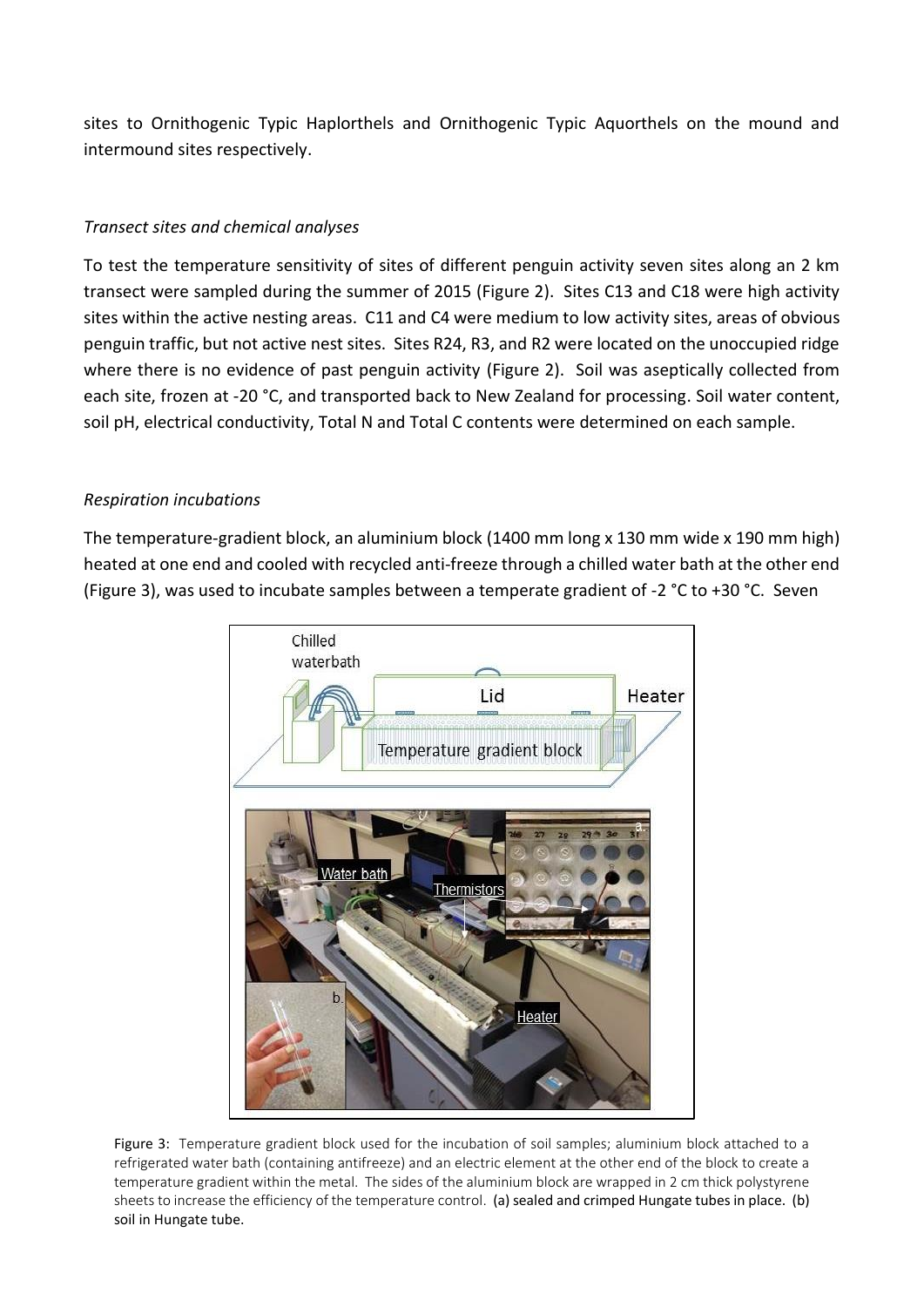temperature thermistors were placed evenly along the block to record temperature at each position and previous studies using this instrument by Robinson (2016) and Robinson et al. (2017) showed that the temperature gradient was strongly linear with distance, very stable and varied by less than  $1^{\circ}$ C at each position. Respired CO<sub>2</sub> was allowed to accumulate for 24 hours at which point a sample of headspace gas (1 mL) was taken through septa while the tubes were still in the temperaturegradient block. Samples were injected into an infra-red gas analyser for CO<sub>2</sub> analysis. The area under the curve (maximum integration value) was recorded for each sample injection and used to calculate  $CO<sub>2</sub>$  concentration by comparison to a standard curve.  $CO<sub>2</sub>$  production rates were calculated taking into account oven dry soil weight, incubation time, headspace volume, and adjusting for the blank, and expressed on an oven-dry weight basis. MMRT and the Arrhenius function was applied to the observed temperature response curves to constrain the  $T_{\text{opt}}$  and predict the temperature sensitivity of respiration. The temperature at which respiration was most sensitive to increasing temperature (Tinf) were determined (Table 1, Figure 4)

#### Results and relevance

Soil respiration varied across the transect with fluxes inside the colony ranging over two orders of magnitude from higher than the unoccupied sites outside the colony (Table 1, Figure 4). Penguin activity influenced all soil properties, with higher %C, %N, EC, and soil moisture content found in the active colony sites and sites with moderate penguin activity (thoroughfare areas). For most of these properties the unoccupied ridge sites had the lowest soil property values (Table 1).

| Table 1. Soil chemical data, respiration rate (Rs) at 10 and 20 °C, and T and T values from MMRT model |  |  |     |  |
|--------------------------------------------------------------------------------------------------------|--|--|-----|--|
|                                                                                                        |  |  | inf |  |

|                 | Site Landscape position and penguin activity |      | EC                       | Total OC | H <sub>2</sub> O | Rs @10°C Rs @20°C              |      | $\mathsf{T}_{\mathsf{opt}}$ | $T_{\text{inf}}$ |
|-----------------|----------------------------------------------|------|--------------------------|----------|------------------|--------------------------------|------|-----------------------------|------------------|
|                 |                                              |      | $\mu$ S cm <sup>-1</sup> | %        | %                | μg C $g^{-1}$ hr <sup>-1</sup> |      | (°C)                        |                  |
| C <sub>11</sub> | High energy beach, mod. penguin activity     | 7.84 | 3110                     | 0.30     | 4.75             | 1.40                           | 1.77 | 40.11                       | 21.06            |
|                 | C13 Beach ridge, occupied colony             |      | 18950                    | 16.42    | 38.04            | 2.66                           | 4.93 | 52.99                       | 28.06            |
|                 | C18 Beach ridge, occupied colony             |      | 4470                     | 1.00     | 15.46            | 6.19                           | 9.21 | 49.01                       | 23.52            |
| C4              | Edge of scree slope, low penguin activity    | 6.85 | 517                      | 0.26     | 5.17             | 3.73                           | 5.63 | 43.30                       | 20.22            |
| R <sub>24</sub> | Ridge site, no penguin influence             | 6.89 | 596                      | 0.10     | 1.64             | 0.06                           | 0.13 | 53.46                       | 28.76            |
| R <sub>3</sub>  | Ridge site, no penguin influence             |      | 258                      | 0.10     | 3.58             | 0.07                           | 0.10 | 48.71                       | 27.23            |
| R <sub>2</sub>  | Ridge site, no penguin influence             | 6.85 | 589                      | 0.10     | 4.67             | 0.02                           | 0.09 | 56.50                       | 33.35            |

Average respiration rates for both the colony and ridge sites were fitted with the MMRT model (Figure 4). The average T<sub>inf</sub> for colony sites was 23 °C compared with ridge sites at 30 °C. There was a marginally significant difference in temperature sensitivity (Tinf) between colony and ridge sites (*pvalue* = 0.052) (Figure 4)**.**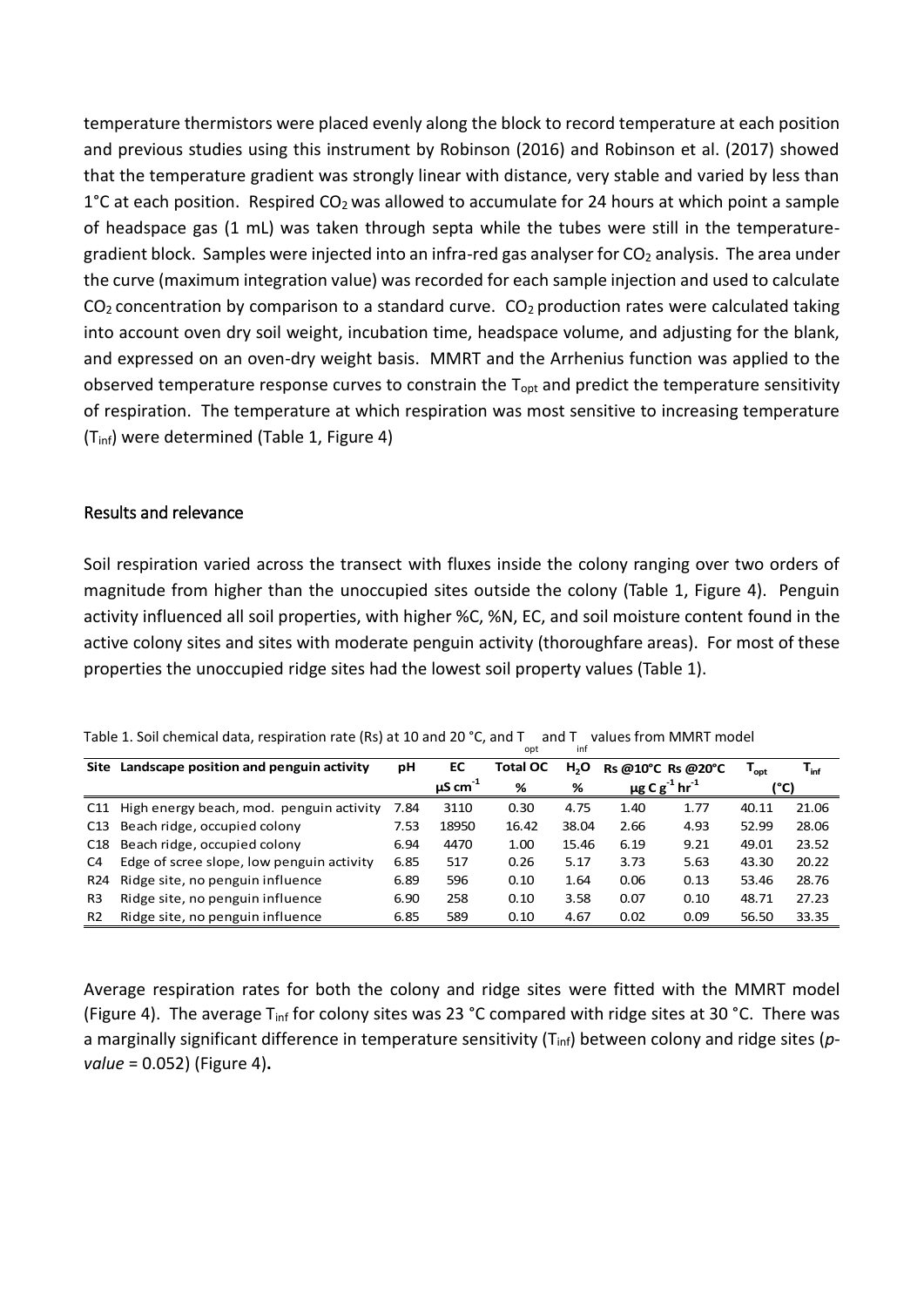

Figure 4: Respiration rate averaged for both the colony and ridge sites fitted with the MMRT model. Note different scales. Black square is the average  $\mathsf{T}_{\mathsf{opt}}$  for the colony sites, open square, the average for the ridge sites

Results suggest colony sites appear more temperature sensitive and may be more responsive to temperature increases than ridge sites (Table 1, Figures 3 and 4). This may have implications for nutrient cycling as some high latitude regions are warming up to two times faster than the global average. Further research is required to determine the factors controlling  $T_{\text{inf}}$  and why the colony and ridge sites have different temperature sensitivities. Past studies have indicated penguin colonies are significant sources for atmospheric  $N_2O$ ,  $CO_2$ , and  $CH_4$  and have shown increased greenhouse gas emissions during freeze-thaw cycles (Zhu et al. 2008, 2009, 2012). In coastal Antarctica freeze-thaw cycle frequency is considerably higher during the summer and unstable weather conditions and it remains unclear whether climate change will amplify effects (Yeageau and Kowalchuk, 2008). Furthermore, the number of animal colonies is potentially large and therefore any climate-induced changes to the annual fluxes of greenhouse gas from these hotspots is critical to identify.

This research is the first step in understanding the temperature sensitivity of Antarctic soil ecosystems and I would like to thank the Antarctic Science Bursary for the opportunity to carry out this work. This work has been presented at the SCAR Open Science Conference in Malaysia 2016, and it is my intent that the results of this research be submitted to the Antarctic Science journal.

#### **References**

BALL, B. A., TELLEZ, C. R., & VIRGINIA, R. A. (2015). PENGUIN ACTIVITY INFLUENCES SOIL BIOGEOCHEMISTRY AND SOIL RESPIRATION IN ROOKERIES ON ROSS ISLAND, ANTARCTICA. *POLAR BIOLOGY*, *38*(9), 1357-1368.

CONANT, R.T., RYAN, M.G., AGREN, G.I., BIRGE, H.E., DAVIDSON, E.A., ELIASSON, P.E., EVANS, S.E., FREY, S.D., GIARDINA, C.P., HOPKINS, F.M., HYVONEN, R., KIRSCHBAUM, M.U.F., LAVALLEE, J.M., LEIFELD, J., PARTON, W.J., STEINWEG, J.M., WALLENSTEIN, M.D., WETTERSTEDT, J.A.M., BRADFORD, M.A., 2011. Temperature and soil organic matter decomposition rates - synthesis of current knowledge and a way forward. Global Change Biology 17, 3392- 3404.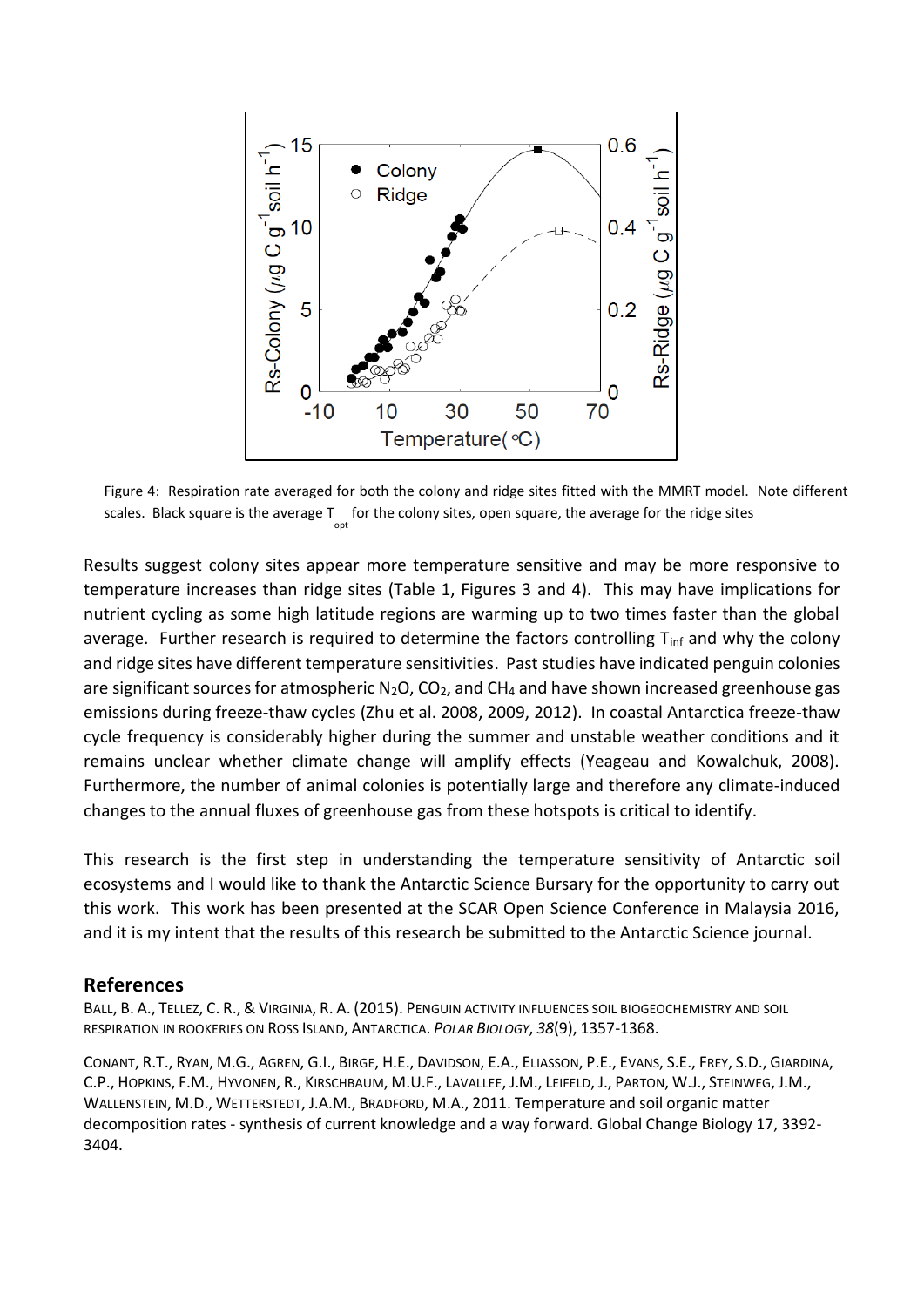DAVIDSON, E.A., JANSSENS, I.A., 2006. Temperature sensitivity of soil carbon decomposition and feedbacks to climate change. Nature 440, 165-173.

EMSLIE, S. D., POLITO, M. J., BRASSO, R., PATTERSON, W. P., & SUN, L. (2014). ORNITHOGENIC SOILS AND THE PALEOECOLOGY OF PYGOSCELID PENGUINS IN ANTARCTICA. *QUATERNARY INTERNATIONAL*, *352*, 4-15.

FANG, C., & MONCRIEFF, J. B. (2001). THE DEPENDENCE OF SOIL CO 2 EFFLUX ON TEMPERATURE. *SOIL BIOLOGY AND BIOCHEMISTRY*, *33*(2), 155-165.

HAMDI, S., MOYANO, F., SALL, S., BERNOUX, M., CHEVALLIER, T., 2013. Synthesis analysis of the temperature sensitivity of soil respiration from laboratory studies in relation to incubation methods and soil conditions. Soil Biology & Biochemistry 58, 115-126.

HARROWFIELD, D. L. (1992). ARCHAEOLOGY OF BORCHGREVINK'S STORES HUT, CAPE ADARE ANTARCTICA. *NEW ZEALAND JOURNAL OF ARCHAEOLOGY*, *13*, 177-197.

HARROWFIELD, D. L. (2006). ANALYSIS OF TIMBER WEATHERING AND WIND VELOCITY AT CAPE ADARE, WITH COMMENTS ON OTHER HISTORIC SITES IN ANTARCTICA. *POLAR RECORD*, *42*(04), 291-307.

IPCC, 2007. CLIMATE CHANGE 2007: SYNTHESIS REPORT. CONTRIBUTION OF WORKING GROUPS I, II AND III TO THE FOURTH ASSESSMENT REPORT OF THE INTERGOVERNMENTAL PANEL ON CLIMATE CHANGE CORE WRITING TEAM, PACHAURI, R.K. AND REISINGER, A. (EDS.) IPCC, GENEVA, SWITZERLAND. PP 104

KIRSCHBAUM, M.U.F., 1995. The temperature dependence of soil organic-matter decomposition, and the effect of global warming on soil organic C storage. Soil Biology & Biochemistry 27, 753-760.

KIRSCHBAUM, M.U.F., 2006. The temperature dependence of organic-matter decomposition - still a topic of debate. Soil Biology & Biochemistry 38, 2510-2518.

LLOYD, J., TAYLOR, J.A., 1994. On the temperature dependence of soil respiration. Functional Ecology 8, 315- 323.

MCBEAN, G. , G. ALEKSEEV , D. CHEN , E. FØRLAND , J. FYFE , P. Y. GROISMAN , R. KING , H. MELLING , R. VOSE , AND P. H. WHITFIELD. 2005. ARCTIC CLIMATE: PAST AND PRESENT. PAGES. 21–60. IN. ARCTIC CLIMATE IMPACT ASSESSMENT: SCIENTIFIC REPORT. CAMBRIDGE UNIVERSITY PRESS. CAMBRIDGE, UK.

PLACELLA, S.A., BRODIE, E.L., FIRESTONE, M.K., 2012. Rainfall-induced carbon dioxide pulses result from sequential resuscitation of phylogenetically clustered microbial groups. Proceedings of the National Academy of Sciences of the United States of America 109, 10931-10936.

RICHARDSON, J., CHATTERJEE, A., JENERETTE, G.D., 2012. Optimum temperatures for soil respiration along a semiarid elevation gradient in southern California. Soil Biology & Biochemistry 46, 89-95.

ROBINSON, J.M., 2016. Temperature sensitivity of soil respiration. University of Waikato, p. 101.

ROBINSON, J. M., O NEILL, T. A., RYBURN, J., LIANG, L. L., ARCUS, V. L., & SCHIPPER, L. A. (2017). RAPID LABORATORY MEASUREMENT OF THE TEMPERATURE DEPENDENCE OF SOIL RESPIRATION AND APPLICATION TO CHANGES IN THREE DIVERSE SOILS THROUGH THE YEAR. BIOGEOCHEMISTRY, 133

SCHIPPER, L.A., HOBBS, J.K., RUTLEDGE, S., ARCUS, V.L., 2014. Thermodynamic theory explains the temperature optima of soil microbial processes and high Q(10) values at low temperatures. Global Change Biology 20, 3578-3586.

SCHERM, H., & VAN BRUGGEN, A. H. C. (1994). GLOBAL WARMING AND NONLINEAR GROWTH: HOW IMPORTANT ARE CHANGES IN AVERAGE TEMPERATURE?. *PHYTOPATHOLOGY*, *84*(12), 1380-1384.

VIRGINIA, R. A., & WALL, D. H. (1999). HOW SOILS STRUCTURE COMMUNITIES IN THE ANTARCTIC DRY VALLEYS. *BIOSCIENCE*, *49*(12), 973-983.